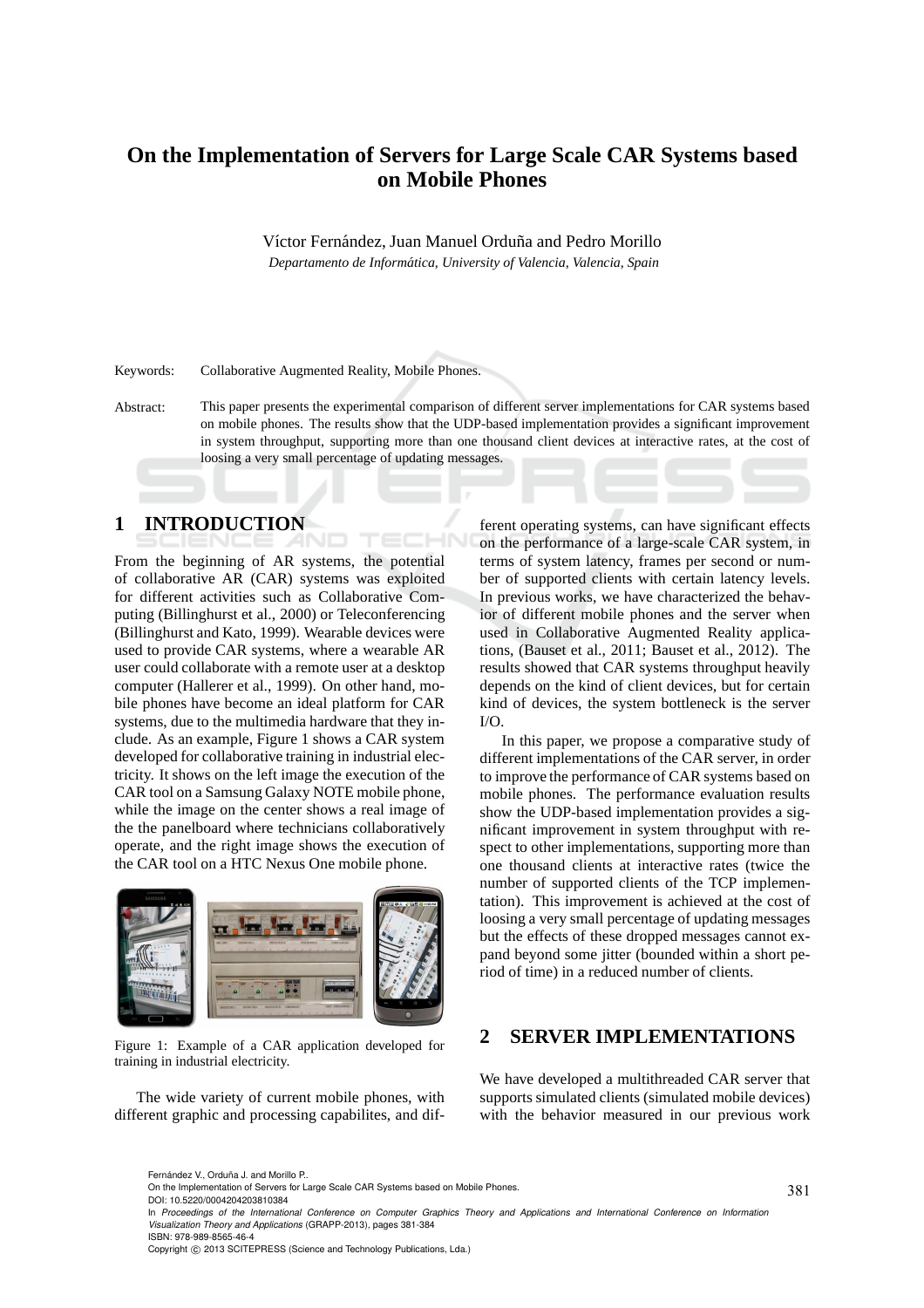(Bauset et al., 2011). The system configuration consists of this server and a certain amount of mobile devices that are scanning the visual space of their video camera looking for a marker that will be converted into a 3D object in their display. After each updating of the object location, the mobile device sends a location update message (containing the new location) to each of its neighbor devices. The neighbor devices are those who participate in the same collaborative task, and we have denoted this set of neighbor devices as a *working group*. The messages are sent through the server (that is, it sends the location update message to the server, and then the server re-sends the message to the appropriate clients). For performance evaluation purposes, the destination clients return an acknowledgment message (ACK) to the server, which, in turn, forwards it to the source client.

The system latency provided for each location update is computed by recording a timestamp when the first message is sent to the server. Next, a second timestamp is recorded with the last ACK message for that location update received from the server. The system response time is computed by subtracting these two timestamps. The server response time is computed by timestamping both each message forwarded from each client and the reception of the corresponding ACK message from the destination client. Also, the percentage of CPU utilization is measured both in the server and the mobile devices every half second.

### **2.1 TCP Implementation**

The simulator starts generating a *Server Process*, and for every 50 clients it generates a *Client Process*. Figure 2 illustrates the general scheme of the Server Process. This process starts listening connections, and for each connection it generates a new array of *X* TCP sockets, where  $X$  is the number of clients that will be within a given working group. When all the clients have connected to the Server Process (the population size is a simulation parameter) then the Server Process generates as many *Server Threads* as needed. Each Server Thread is in charge of managing all the clients within a working group. Concretely, it starts the simulation by sending a welcome message to all the client sockets. When the simulation finishes, it collects statistics from all the clients in its working group. But the most important task performed by server threads is the generation of two threads for each of the clients in the working group: the *Server Receiver Thread (SRT)* and the *Server Processor Thread (SPT)*. The SRT associated to client *i* receives the location update messages from the client *i*. Next, it computes the correct destination clients (the neighbor clients,

that is, the clients within the same working group) and it generates messages that will be stored in the queues of the Server threads managing these neighbor clients. The SPT associated to client *i* extracts the queued messages that the SRTs associated to other clients may have generated for client *i*, and it sends them to this client. Additionally, the server process collects and processes the statistics generated by the server threads, and it also measures the percentage of CPU utilization.



Figure 2: General scheme of the server process in the TCP implementation.

Figure 3 illustrates the general scheme of the Client Process. This process generates 50 client threads (we have assumed a maximum population size of 1000 client devices), and it also computes the percentage of CPU utilization, client latencies, etc.. Each Client Thread generates two threads for each client: the *Client Receiver Thread (CRT)* and the *Client Processor Thread (CPT)*, and when the welcome message from the Server Thread arrives to the associated socket, then the Client Thread starts the simulation, that consists of sending a given number of position update messages and receiving the corresponding acknowledgments from the neighbor clients.

Also, we developed another version where each Server Thread has a single SRT and a single SPT for managing all the clients in each working group, instead of one SRT and one SPT for each client. Using the Select function, the SRT receives messages from all the clients and it processes them. As it could be expected, we obtained better performance results with the Select version of the TCP implementation.

#### **2.2 UDP Implementation**

Finally, we have considered a connectionless oriented implementation for the CAR system, in order to study the effectiveness of TCP connections in a distributed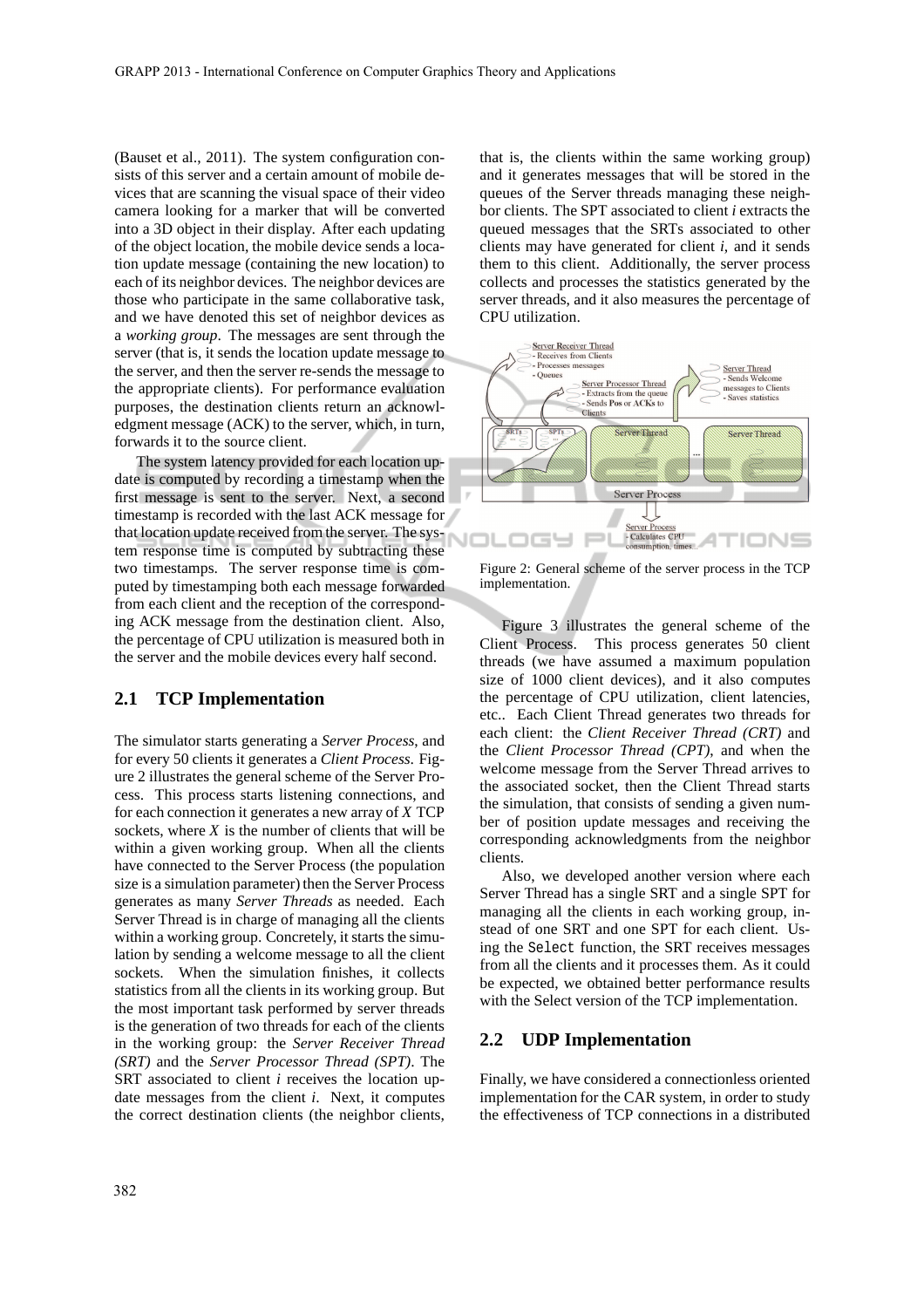

Figure 3: General scheme of the client process in the TCP implementation.

environment like a CAR system. The motivation of this study are both the short message size (usually carry a position update consisting of a bunch of bytes) and the huge amount of the messages generated by CAR systems. Although the UDP protocol can loose messages and the effects and size of these losses should be studied, we have also considered this implementation for comparison purposes. The UDP implementation is very similar to the TCP-Select implementation. The only difference is that in this implementation we have used UDP sockets. Since this implementation can drop messages, it also counts the number of dropped or lost messages (since both the number of iterations and the number of clients in each working group is known, each client can compute the number of message that should arrive).

## **3 PERFORMANCE EVALUATION**

We have performed different measurements on different simulated systems using these implementations. We have performed simulations with different number of clients and we have measured the response time provided to these clients (the round-trip delay for each updating message sent by a given client to the clients in its working group). In this way, we can study the maximum number of clients that the system can support while providing a response time below a given threshold value. In order to define an acceptable behavior for the system, we have considered 250 ms. as the threshold value, since it is considered as the limit for providing realistic effects to users in DVEs (Henderson and Bhatti, 2003).

We have considered the system response time (in milliseconds) for each updating message sent by a given client to its neighbor clients as the time required for receiving the acknowledgments from all the clients in the working group of this given client. In order to measure the dispersion of this metric, we have measured the standard deviation for all the updating messages sent, as well. Also, we have computed the response time in the server (in milliseconds) as the time required by the destination clients to answer the server messages.

Table 1 shows the results for a working group size of 25 clients. The most-left column in these subtables shows the number of clients in the system, that is, the population size. The values in this column range from 100 to 1000 clients in the system. The next two columns show the average value of the response times (in milliseconds) provided by the system to all the clients (labeled as "RT"), as well as the corresponding standard deviation values (column labeled as "Dev"). The fourth column (labeled as "CPU") shows the percentage of the CPU utilization in the server. Finally, the fifth and sixth columns (labeled as "RT S" and "% lost", respectively) show the average values (in milliseconds) of the response time in the server for all the messages exchanged during the simulation and the percentage of messages dropped by the system. The latter column has been computed by subtracting the number of messages received by all the clients in a simulation (measured in the simulation itself) from the theoretical number of messages that clients should exchange for a given population size.

Table 1: Results for a working group size of 25 neighbors.

|      | TCP-Select implementation |        |                    |        |        |
|------|---------------------------|--------|--------------------|--------|--------|
| Size | RT                        | Dev    | CPU                | RT_S   | % lost |
| 100  | 90.8                      | 24.7   | 23.2               | 19.35  | 0.00   |
| 200  | 89.95                     | 21.13  | 47                 | 33.4   | 0.00   |
| 300  | 123.95                    | 32.36  | 72                 | 54.7   | 0.00   |
| 400  | 209.2                     | 35.88  | 87.2               | 85.55  | 0.00   |
| 500  | 268.17                    | 44.44  | 86                 | 112.07 | 0.00   |
| 700  | 383.96                    | 70.6   | 93.1               | 151.56 | 0.00   |
| 1000 | 566.44                    | 133.33 | 93.1               | 166.79 | 0.00   |
|      |                           |        |                    |        |        |
|      |                           |        | UDP implementation |        |        |
| Size | RT                        | Dev    | CPU                | RT_S   | % lost |
| 100  | 9.86                      | 6.78   | 72.50              | 4.06   | 0.83   |
| 200  | 21.70                     | 14.73  | 82.00              | 9.84   | 1.18   |
| 300  | 26.01                     | 21.91  | 79.60              | 11.61  | 0.69   |
| 400  | 39.41                     | 30.66  | 81.90              | 18.26  | 0.83   |
| 500  | 48.68                     | 39.68  | 83.80              | 22.84  | 0.74   |
| 700  | 79.70                     | 97.87  | 85.10              | 37.26  | 0.76   |

Table 1 shows that for this level of workload the system enters saturation in the TCP-based implementation. Effectively, the RT column shows that TCP-Select implementation reaches (and exceeds) this threshold value for a population of 500 clients. However, the UDP implementation does not reach even half of this value for the maximum population